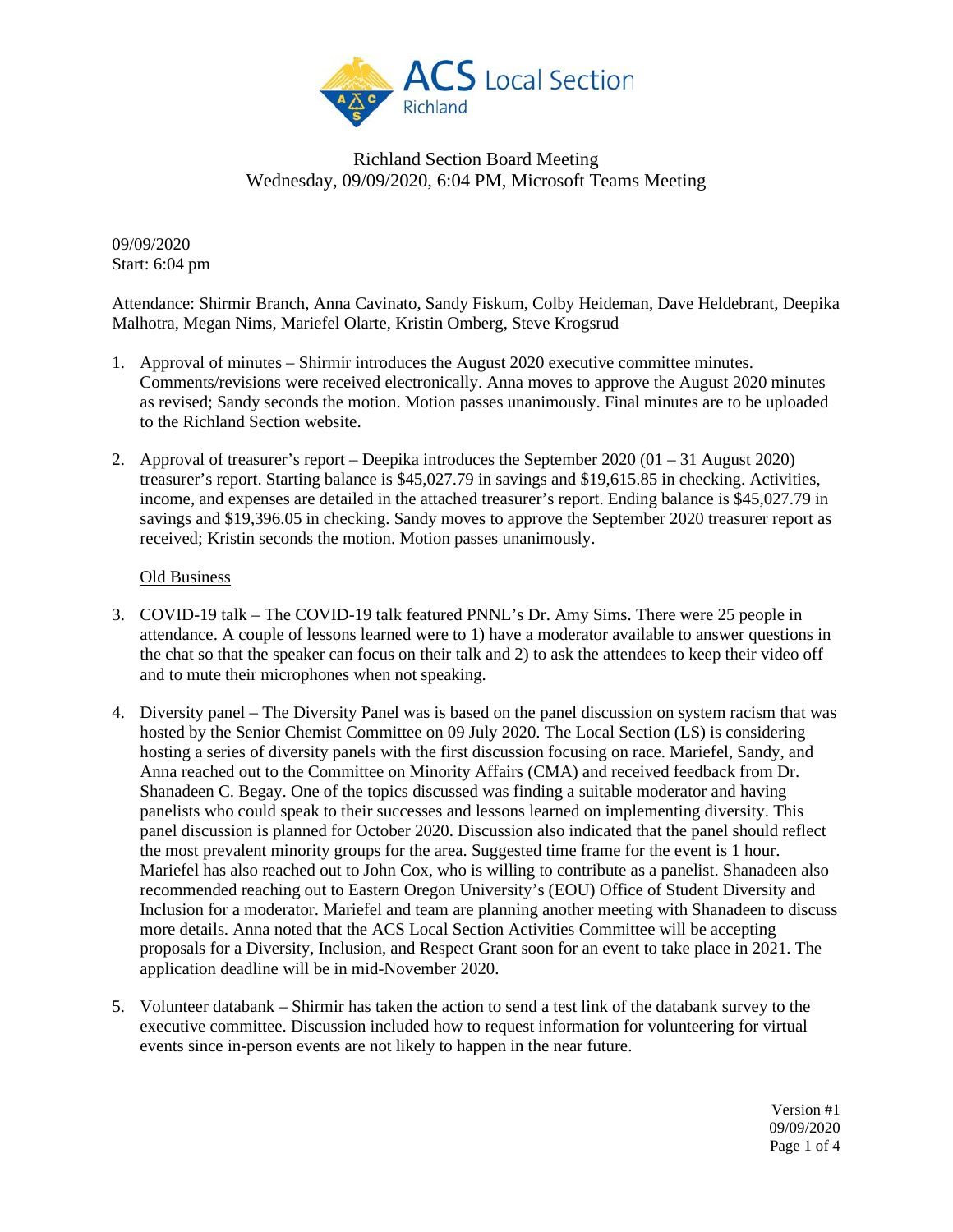

- 6. Women Chemists Committee (WCC) panel The National Award Winner seminar hosted by the Puget Sound and Richland Sections WCC has been scheduled for 03 Dec 2020 at  $4 - 5$  pm. This event will recognize female ACS National Award winners (including Janet Bryant and Sue Clark) from the state of Washington. Each speaker will have 10 minutes to speak followed by a question and answer session. Megan has taken the action to pass the announcement for this event to Steve for inclusion in the upcoming newsletter.
- 7. Candidates Kristin is soliciting candidates for 2021 LS executive committee officers. Kristin will draft an email asking for nominations. Anna will send the email to the LS membership. The list/profiles of candidates need to go to the membership by mid-October to meet the 01 Dec 2020 deadline to report the officers the ACS. The executive committee needs to approve the list of candidates before it goes out to the membership.
- 8. Newsletter The next newsletter is to go out to the membership by mid-October. Content is to include: LS executive committee candidates, COVID-19 talk, WCC panel, Diversity panel, and Annual Social. Colby announced that William Samuels passed away from COVID-19 last week. William was an active member and past Chair of the LS. Colby suggested that a recognition of those we lost loved this year be included in the next newsletter.
- 9. Website update Steve talked with the current LS website manager. They determined that using the current component website in the ACS communities site [\(https://communities.acs.org/community/society/component-websites/places\)](https://communities.acs.org/community/society/component-websites/places) is the best path to follow. Steve suggested taking a look at other LS websites and provide feedback to him. Anna remarked that ACS had begun pulling support for LS websites. She questioned if the new website would be on the ACS server or on its own. Steve has taken the action to determine this. Steve is working with Anna to draft an application for the Members Engaging Through Technology (METT) Grant.

#### New Business

- 10. Annual Social The Annual Social is scheduled for Friday, 13 October 2020. Sandy will create a Zoom meeting for the event. She has requested help for putting together trivia questions for a prize giveaway during the event. Anna suggested sending a pre-registration so that it is easier to gauge how many people will attend the event. Other highlights will include recognizing 60 and 70-year members, announcing the 2021 executive committee officers. Since the meeting will go virtual, Deepika suggested getting the deposit for the space at the Richland Community Center refunded. The executive committee will discuss this action at next month's meeting.
- 11. National Chemistry Week (NCW) NCW is 18 24 October2020. The Celebration of Science event planned at the REACH has been cancelled due to COVID-19. Anna suggested virtual content (demos, booklets, etc.) to local teachers to distribute to their students. Colby will reach out to some of the student members at EOU to conduct some virtual demos. Sandy also suggested reaching out to Nelmi at Washington State University Tri-Cities (WSU) to see if some of his students would be interested in hosting a virtual demo.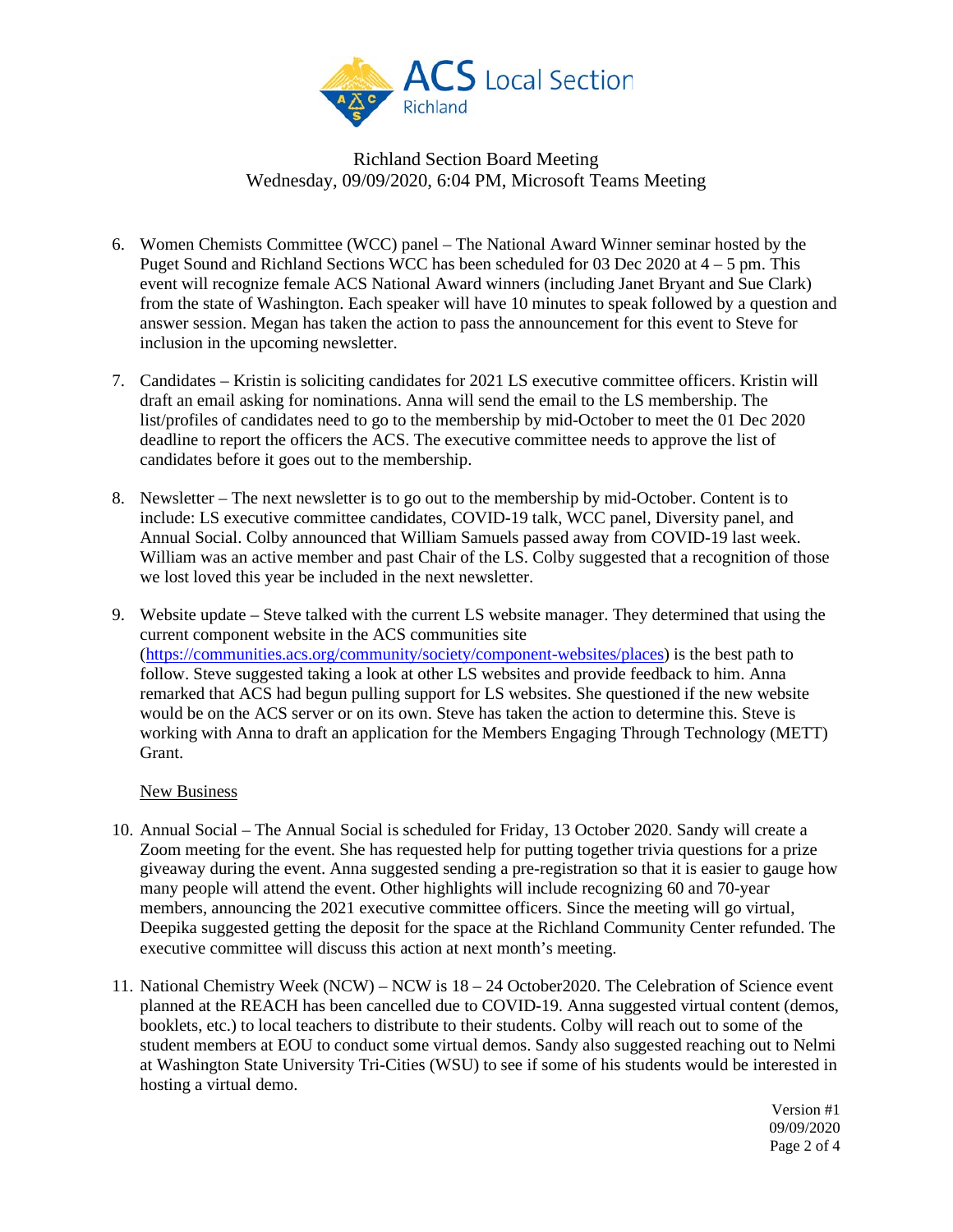

12. Janet asked Sandy to remind the membership to vote in the ACS elections this fall.

### Committee reports

- 13. Programs No updates to report.
- 14. WCC The Expanding Your Horizons planning committee has reached out to the WCC to gauge their interest in hosting a virtual event. WCC is waiting for more information from EYH.
- 15. Awards No updates to report.
- 16. Public relations No updates to report.
- 17. GAC No updates to report.
- 18. Education No updates to report.

Sandy moves to adjourn the September 2020 executive committee meeting; Janet seconds the motions. Motion carries unanimously. Adjourn at 7:19 pm

> Version #1 09/09/2020 Page 3 of 4